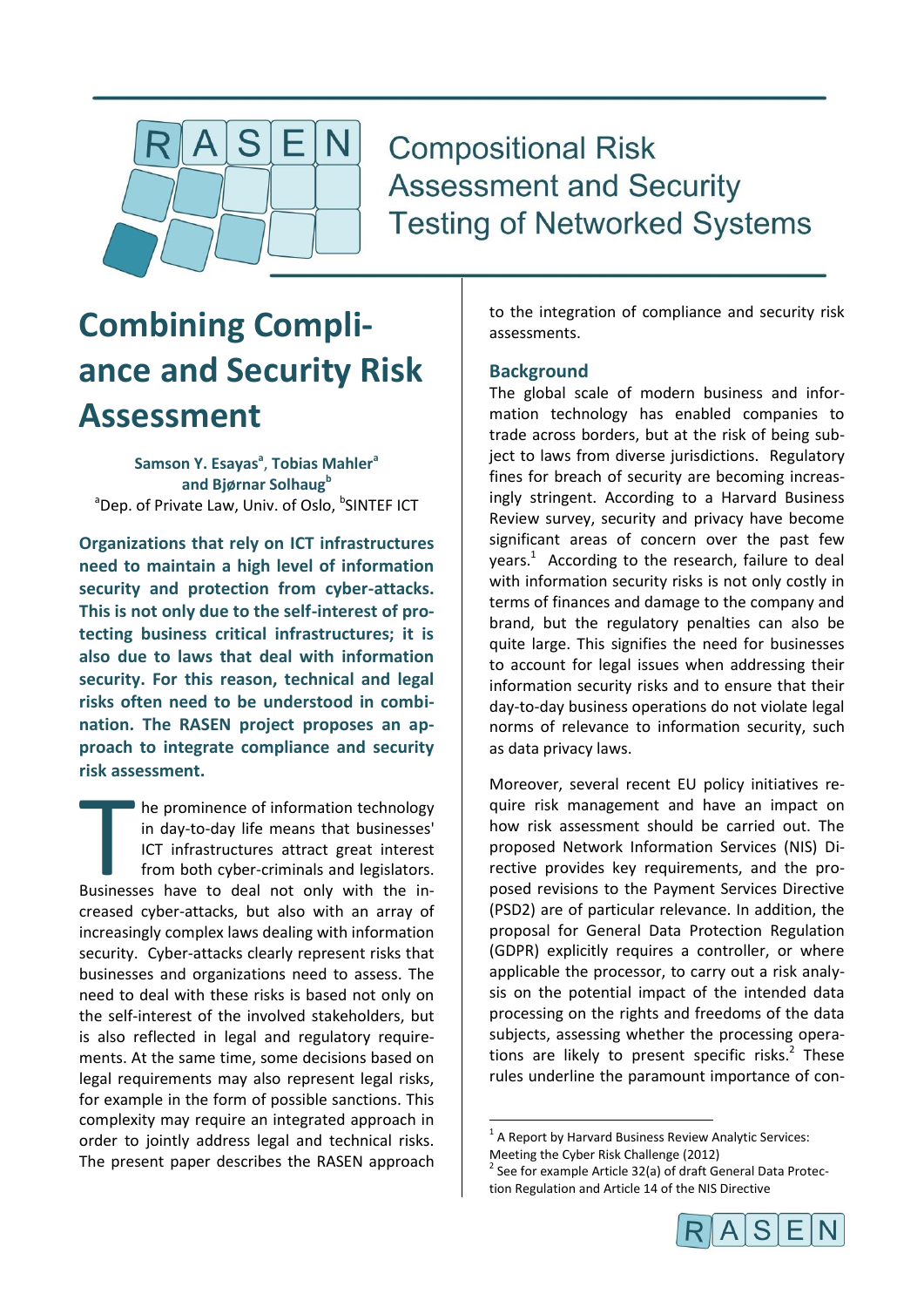ducting a risk analysis both from legal and security perspectives.

# **Motivating Example and Challenges Addressed by RASEN**

**Example:** A multi-national eHealth solution provider is investigating alternatives to scale up the flexibility of its ICT systems. As one of its strategies for addressing the problem, the company considers adopting cloud computing services. Given that its ICT systems are handling sensitive data of individuals, the company is uncertain of the viability of adopting cloud services due to the perceived compliance issues and security risks. As a result, the company starts to look at an approach that enables for assessing the associated compliance and security risks *vis-à-vis* the costs of their cloud proposal in a systematic way.

In the context described above, the technical decisions clearly imply legal risk, due to possible noncompliance with legal requirements. In particular, if the eHealth solution provider introduces cloud computing, there is a risk that governmental authorities can withdraw the necessary authorization in case of non-compliance. Similarly, compliance issues might affect the technical decisions. According to an opinion of the Article 29 Working Party,<sup>3</sup> cloud users have to undertake a comprehensive and thorough risk analysis. In this context they need to pay special attention to the legal risks regarding data protection, mainly security obligations and international transfers, before opting to go to the cloud.<sup>4</sup> However, the lack of a generally accepted methodology for legal risk management can represent a challenge.

Research has shown that the most important factor in the effective management of legal risks is having robust and clearly defined processes to evaluate risk on a continuous basis.<sup>5</sup> Such processes, the research emphasizes, must be specific to legal risk management and should enable better reporting, ensuring that critical risks are made

1

visible to the right people as early as possible. Furthermore, in recent years the need for an integrated Governance, Risk and Compliance (GRC) management has gained significant prominence. According to one study, an integrated approach to GRC is not just desired but also "required" for complying with multi-source, evolving and complex regulations.<sup>6</sup> Despite the need for an integrated GRC approach, there have been hardly any specific methods or processes that enable the effective implementation of such an approach. This implies that providing a method that would enable for an integrated approach to risk and compliance assessments constitutes an essential contribution.

Furthermore, a particular challenge for assessing risks resulting from legal norms of relevance to information security, such as data privacy rules, is that the analysis often involves technical measures. The identification, assessment, and treatment of legal risks related to information security also rely on an understanding of the security risks and measures. Similarly, information security rules often prescribe security requirements that security risk analysts ought to heed. Lawyers, however, often lack the technical expertise needed to assess technical risks, and technical experts may lack detailed information about the legal security requirements and the legal consequences of technical problems. This requires an integrated approach that would enable to jointly address the technical and legal perspectives.

**Technical decisions may imply legal risk and compliance issues may affect technical decisions.**

# **The RASEN Approach – Integrating Security Risk and Compliance Assessments**

The RASEN project addresses the above challenge by putting forth a systematic and risk-driven approach to risk and compliance assessments. By systematic we mean that relevant risks and control measures are mapped, to the extent possible, to

**.** 



<sup>&</sup>lt;sup>3</sup> This is a working group composed of national Data Protection Authorities.

<sup>4</sup> Article 29 Data Protection Working Party: Opinion 05/2012 on Cloud Computing (WP196) (2012)

<sup>&</sup>lt;sup>5</sup> Practical Law Company: Benchmarking survey: Legal risk and compliance (2009)

<sup>6</sup> R. Bonazzi, L. Hussami, and Y. Pigneur: Compliance Management is Becoming a Major Issue in IS Design. A. D'Atri and D. Saccà (eds.), Information Systems: People, Organizations, Institutions, and Technologies, Springer Physica-Verlag Berlin Heidelberg (2010)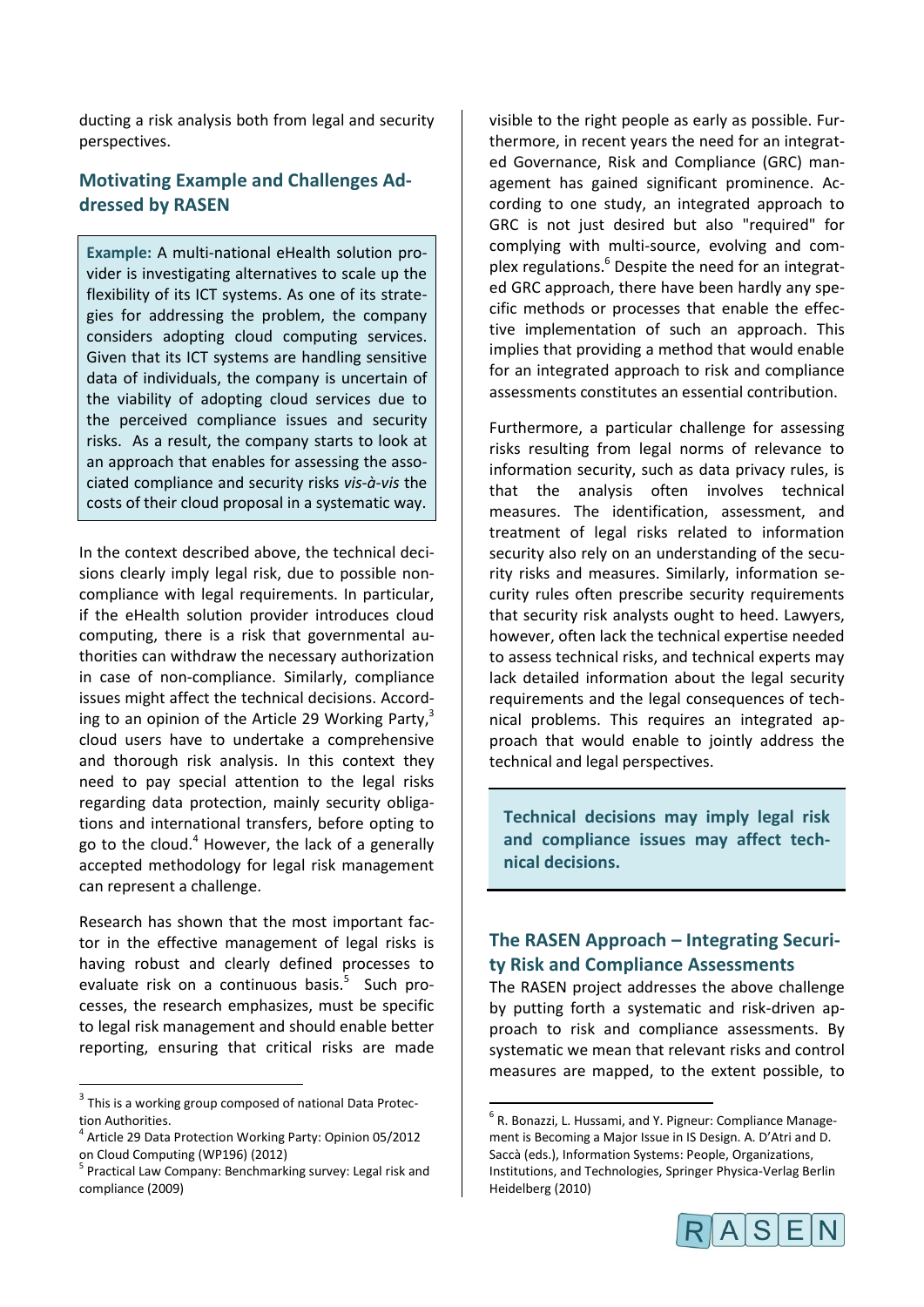relevant compliance requirements. By risk-driven we mean compliance requirements are prioritized based on their risk levels.

**The RASEN method enables its users to prioritize compliance requirements based on their level of risks and to take account of legal consequences in making decision about security risks.**

In the context addressed by RASEN in particular, the legal risk and compliance assessments will be integrated to the overall risk management framework, and will be carried out jointly with security risk assessment. The main objective of the integration is to enable the following:

- The security risk assessment takes account of the legal and compliance issues where the legal risk analysis might help to prioritize the treatment of security risks.
- The legal and compliance assessment benefits from the security risk assessment. For example, the security risks can be used as an input for legal risk assessment and support a systematic approach to legal compliance.
- The security risk assessment provides information relevant for compliance with breach notification requirements.



<span id="page-2-0"></span>**Figure 1 – Integrated risk and compliance assessment**

[Figure 1](#page-2-0) shows the overall risk and compliance assessment process. It consists of the risk assessment process as specified in ISO 31000 and a generic compliance assessment process derived from the Australian Standard for Compliance Programs  $(AS 3806-2006)^7$ . In the following paragraphs, we describe the two main interactions between compliance and risk assessment.

- **1. Compliance risk identification:** Once the context is established, risks can be identified. The main goal of the compliance risk identification is to deal with compliance requirements that imply risk. The RASEN approach provides a structured method for identifying risks from compliance requirements or from the business environment. This should also include identifying legal consequences of security risks.
- **2. Compliance risk estimation:** Risk with a large potential loss and a low probability of occurrence is often treated differently from one with a low potential loss and a high likelihood of occurrence. However, in order to estimate the risk, one needs to understand the underlying uncertainty. That uncertainty can originate from a number of sources, including from the compliance requirements themselves. For example, compliance requirements may be unclear, or there may be uncertainty about the consequences of non-compliance.
- **3. Compliance risk evaluation:** The risk evaluation step is used to prioritize compliance requirements based on their level of risk and to prioritize security risks based on their legal consequences. Prioritization may be relevant, for example, due to resource limitations.
- **4. Treatment:** The goal of this step is to allocate compliance resources efficiently based on their risk level as well as any relevant ethical issues. Once implemented, the measures will contribute to achieving compliance with legal norms, including those relevant to security. In order to avoid unethical business conduct, the risk-based compliance measures should also take consideration of ethical issues. Checking compliance (auditing) also benefits from the risk-driven approach where only high risks areas are audited or checked. In addition, decisions regarding security risks would take account of the legal consequences of security risks.

**.** 



<sup>7</sup> Australian Standard 3806-2006, Compliance programs (2006)